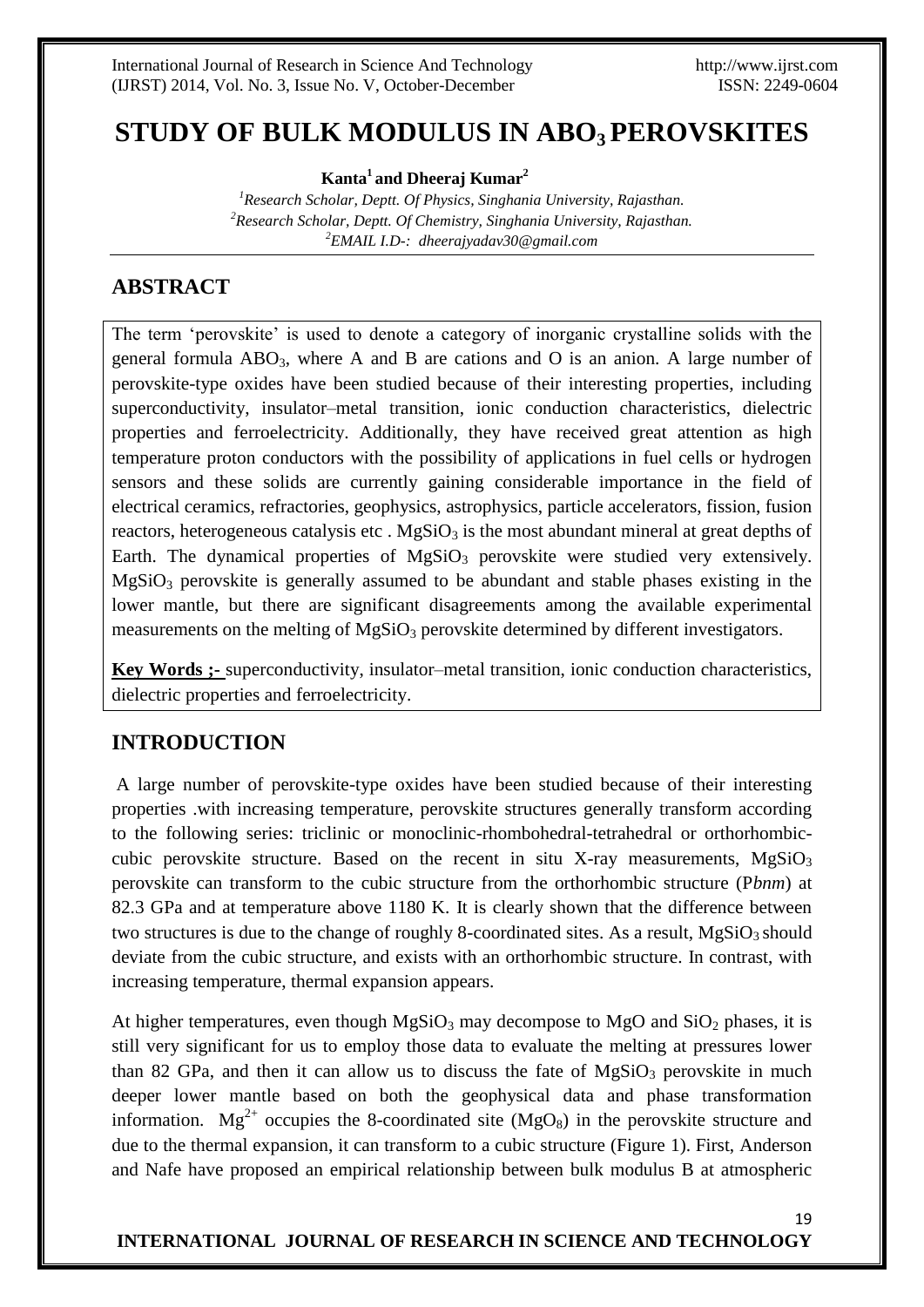20

pressure and specific volume  $V_0$  of the form  $B \sim V_0^{-x}$ . They find it to hold for a particular class of compounds.



**Figure 1** The axis of the ideal cubic structure and orthorhombic perovskite structure.

## **REVIEW OF LITERATURE**

In the literature of physics, the Perovskite properties constitute an important area of research. Numbers of perovskite-type oxides have been studied because of their interesting properties, including superconductivity, insulator–metal transition, ionic conduction characteristics, dielectric properties and ferroelectricity. Due to the increasing technical importance of several perovskite-type materials, a number of books, monographs and review articles on different aspects of their structural characteristics and properties have been published in recent years and the pertinent sections. So it becomes very difficult to summarize the available information in a reduced space such as that available here. At present, environment-friendly and efficient technologies are doing put into practice at an ever increasing rate and for their adequate implementation; new, advanced materials are needed. Lanthanum chromate  $(LaCrO<sub>3</sub>)$  and related materials find applications in fuel cells and hightemperature electric heaters. Perovskite materials exhibit many interesting and intriguing properties from both the theoretical and the application point of view.

**INTERNATIONAL JOURNAL OF RESEARCH IN SCIENCE AND TECHNOLOGY**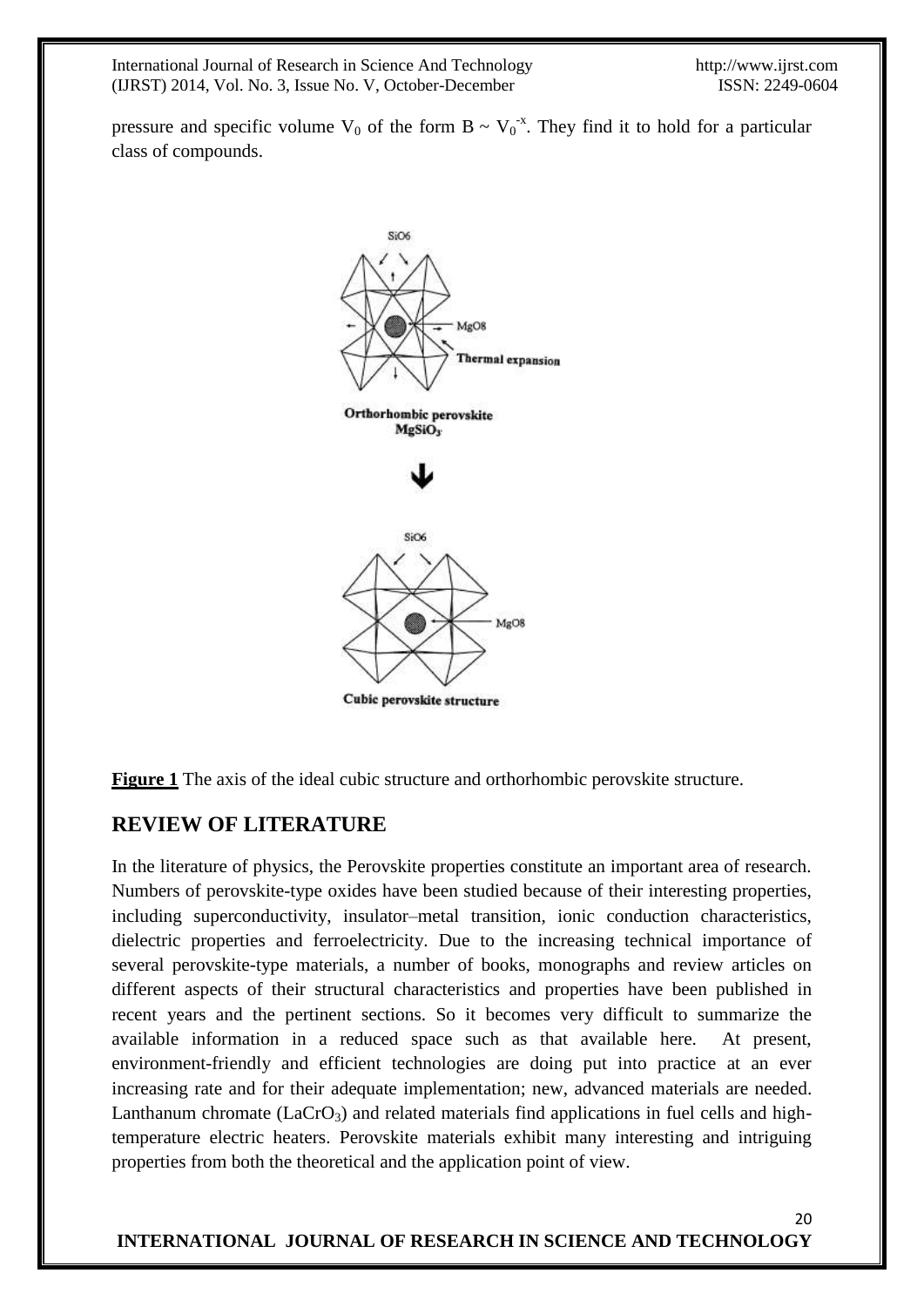21

#### **MATERIAL AND METHOD**

The value of x depends on the class of compound. For alkali halide, fluorides, sulfides and telluride they find x to be 1 and oxide compounds x is close to 4. Recently Y. Al-Douri et al. Has studied the bulk modulus of IV, III-V and II-VI semiconductors and proposed an empirical relation for bulk modulus in terms of transition pressure  $(P_t)$ . According to them bulk modulus of these semiconductors may be expressed as,

$$
B = [99 - (\lambda + 79)] (10Pt)1/3
$$
 (1)

Where  $P_t$  is the transition pressure in GPa from ZB to  $\beta$ -Sn and  $\lambda$  is a parameter appropriate for the group-IV ( $\lambda = 1$ ), III-V ( $\lambda = 5$ ) and II-VI ( $\lambda = 8$ ) semiconductors. For getting better agreement with experimental and theoretical data for  $MgSiO<sub>3</sub>$  post-perovskite, previous concepts may be extend in terms of different pressure and volume at various constant temperatures by the following form,

Bulk modulus = 
$$
(P/V)^{1/3}
$$
 T' (2)

Where P (GPa) is pressure and V  $(\AA^3)$  is volume. The value of T' can be obtained by the following relation,

$$
T' = 620 + (T/60)
$$
 (3)

T is temperature in Kelvin.

The bulk modulus is an important mechanical property of a material and defines its resistance to volume change when compressed. Both experimental and theoretical results suggest that the bulk modulus is a critical single material property to indicate hardness. We have plotted B Vs  $(P/V)T'$  curve for MgSiO<sub>3</sub> post-perovskite. We observe that in the plot of bulk modulus and pressure, volume and temperature, fall on a straight line. From the figure it is quite obvious that the bulk modulus trends in this compound decreases with increases volume and increases with increases pressure and fall on straight line according to the different constant temperature of the compound. The proposed empirical relation (2) has been applied to evaluate bulk modulus values for  $MgSiO<sub>3</sub>$  post-perovskite. The values so obtained are presented in the table 1.

#### **RESULT AND DISCUSSION**

We note that the evaluated values of bulk modulus by the our proposed relation are in close agreement with the experimental data as compared to the values reported by previous researchers so far. From the above results and discussion obtained by using the proposed empirical relation, it is quite obvious that the parameter such as bulk modulus reflecting the mechanical property can be expressed in terms of pressure, volume and temperature of the material.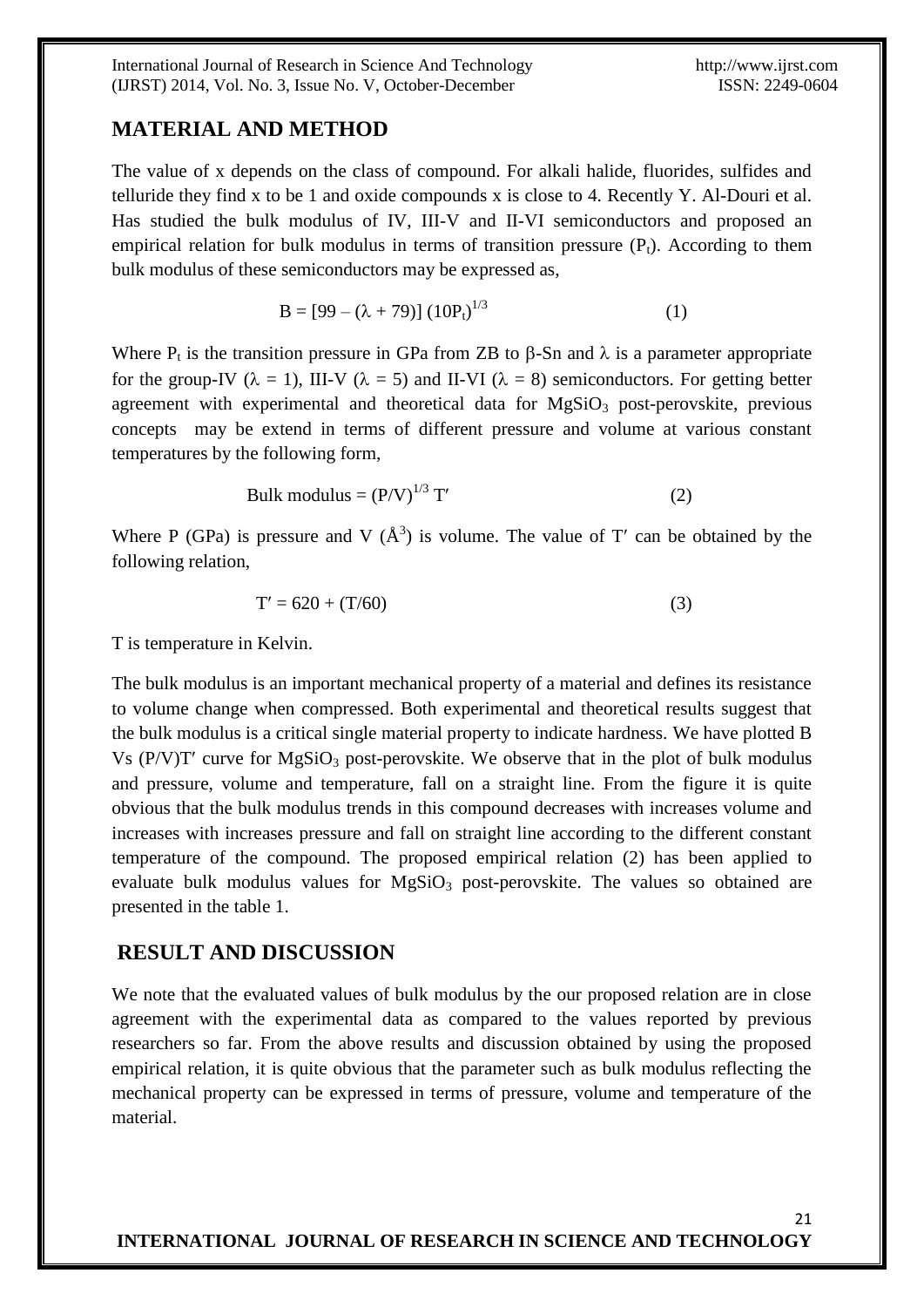

**Figure 2.** Plot of B (Bulk modulus) (GPa) against  $(P/V)T'$  for  $MgSiO<sub>3</sub>$  post-perovskite. In this plot all experimental data are taken from reference [9].

Indeed,  $MgSiO<sub>3</sub>$  perovskite is only of orthorhombic structure (Pbnm) at ambient temperature or lower temperature, and with increasing temperature, it transforms to a cubic structure, so it is possible that  $MgSiO<sub>3</sub>$  post-perovskite may have a cubic structure. This is definitely a surprising phenomenon and need further investigations of the reason. The values evaluated show a systematic trend and are consistent with the available data reported so far, which proves the validity of the approach.

## **CONCLUSION**

**Table 1** In this table we have presented the values of bulk modulus B (GPa) for  $MgSiO<sub>3</sub>$  at T  $= 300$  K.

| Pressure (GPa) | Volume $(A^3)$ | $B \exp$ . [9] | B cal. |
|----------------|----------------|----------------|--------|
| 90             | 130.8          | 532.8          | 536.8  |
|                |                |                |        |

22 **INTERNATIONAL JOURNAL OF RESEARCH IN SCIENCE AND TECHNOLOGY**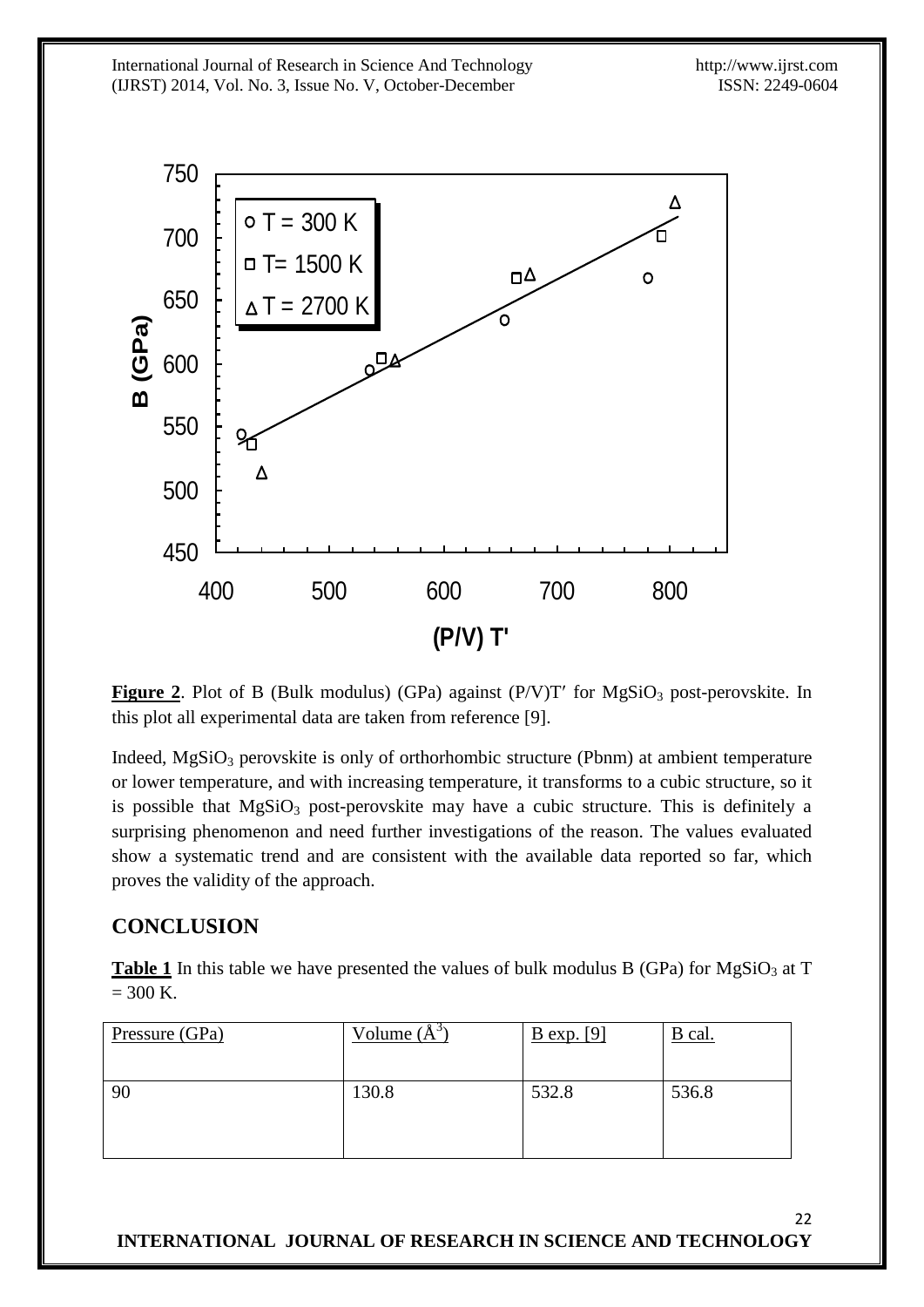International Journal of Research in Science And Technology http://www.ijrst.com (IJRST) 2014, Vol. No. 3, Issue No. V, October-December ISSN: 2249-0604 (IJRST) 2014, Vol. No. 3, Issue No. V, October-December

23

| 110 | 126.3 | 581.5 | 580.6 |
|-----|-------|-------|-------|
| 130 | 122.1 | 620.8 | 620.7 |
| 150 | 118.0 | 654.2 | 658.2 |

The calculated values are presented in table 1. It is also to be note worthy that proposed empirical relations are simpler and widely applicable. The method presented in this work will be helpful to the material scientists for finding new materials with desired bulk modulus among series of structurally similar perovskite materials.

**Table 2.** In this table we have presented the values of bulk modulus B (GPa) for  $MgSiO<sub>3</sub>$  at T  $= 1500$  K.

| Pressure (GPa) | Volume $(\AA^3)$ | <b>B</b> exp. [9] | B cal. |
|----------------|------------------|-------------------|--------|
| 90             | 132.7            | 509.5             | 527.4  |
| 110            | 128.0            | 565.3             | 570.6  |
| 130            | 123.7            | 609.0             | 610.2  |
| 150            | 119.7            | 644.5             | 646.8  |

**Table 3.** In this table we have presented the values of bulk modulus B (GPa) for MgSiO<sub>3</sub> at T  $= 2700$  K.

| Pressure (GPa) | Volume $(A^3)$ | $B \exp[\frac{9}{2}]$ | $B$ cal. |
|----------------|----------------|-----------------------|----------|
| 90             | 134.9          | 482.9                 | 517.2    |

**INTERNATIONAL JOURNAL OF RESEARCH IN SCIENCE AND TECHNOLOGY**